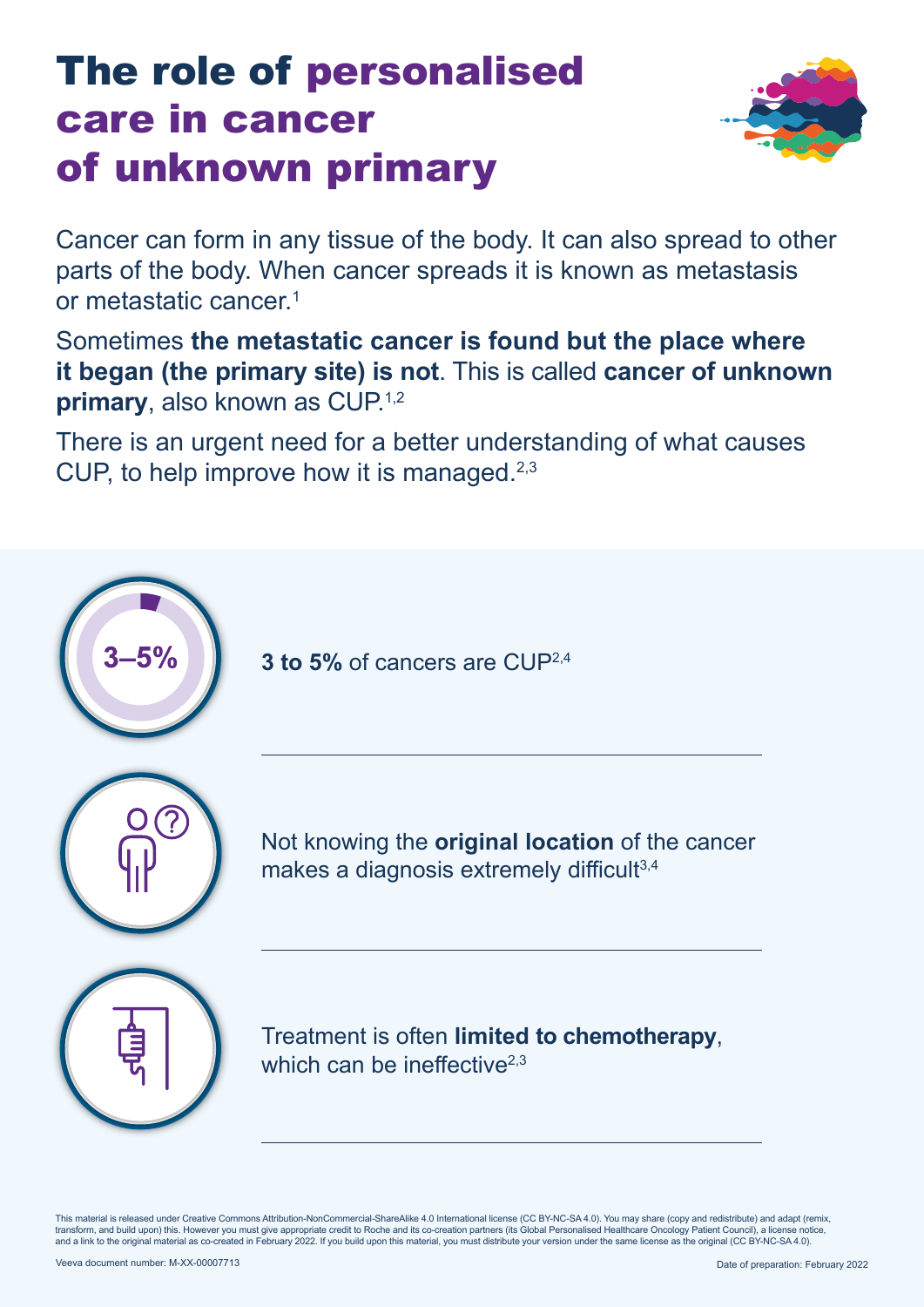## A personalised approach to treating CUP

Most cancer treatments are developed to treat a cancer that has formed in a specific organ or tissue.<sup>5</sup> Without knowing where the cancer began, it is important to understand the cancer's **genetic information.**<sup>3</sup> Two different methods are currently being studied to better understand the genetic information and treat CUP.6-11

- **Comprehensive genomic profiling** tests have the potential to identify biomarkers that can be targeted by existing treatments. 9–15
- **Gene expression profiling** tests have the potential to identify the primary site. This can help guide treatment decisions based on where the cancer started. 6–8,15

In the future, these methods could help guide decisions about treatment for people with CUP.<sup>6,8,9,11,15</sup>

This new approach to managing cancer is called precision care.Precision care is an important step towards **personalised care.**3,12,17,18



#### **What are biomarkers?**

Biomarkers are molecules found in cells (e.g. genes) that provide important information about a person's cancer.16 New biomarkers for different cancer types are constantly being discovered.<sup>17</sup>

### How might genetic testing help manage CUP?1,3,6,9-15,19-22



**Biopsy**

A tissue or blood sample may be taken – also known as a **biopsy**



**Genetic information Comprehensive genomic** 

**profiling** can detect multiple biomarkers with a single test

**Gene expression profiling** tests might support identification of the primary site



**Test results**

**Test results** can provide a more complete picture of CUP, to help inform treatment options (but results are not always conclusive)



#### **Personalised treatments**

This information might help your doctor identify a **treatment option** either by:

- selecting treatments that can **target biomarkers**, if they are identified (regardless of the primary site)
- selecting treatments based on the **likely primary site** (separate from biomarker testing)

### **Biomarker testing could become an important part of managing CUP**9,11,14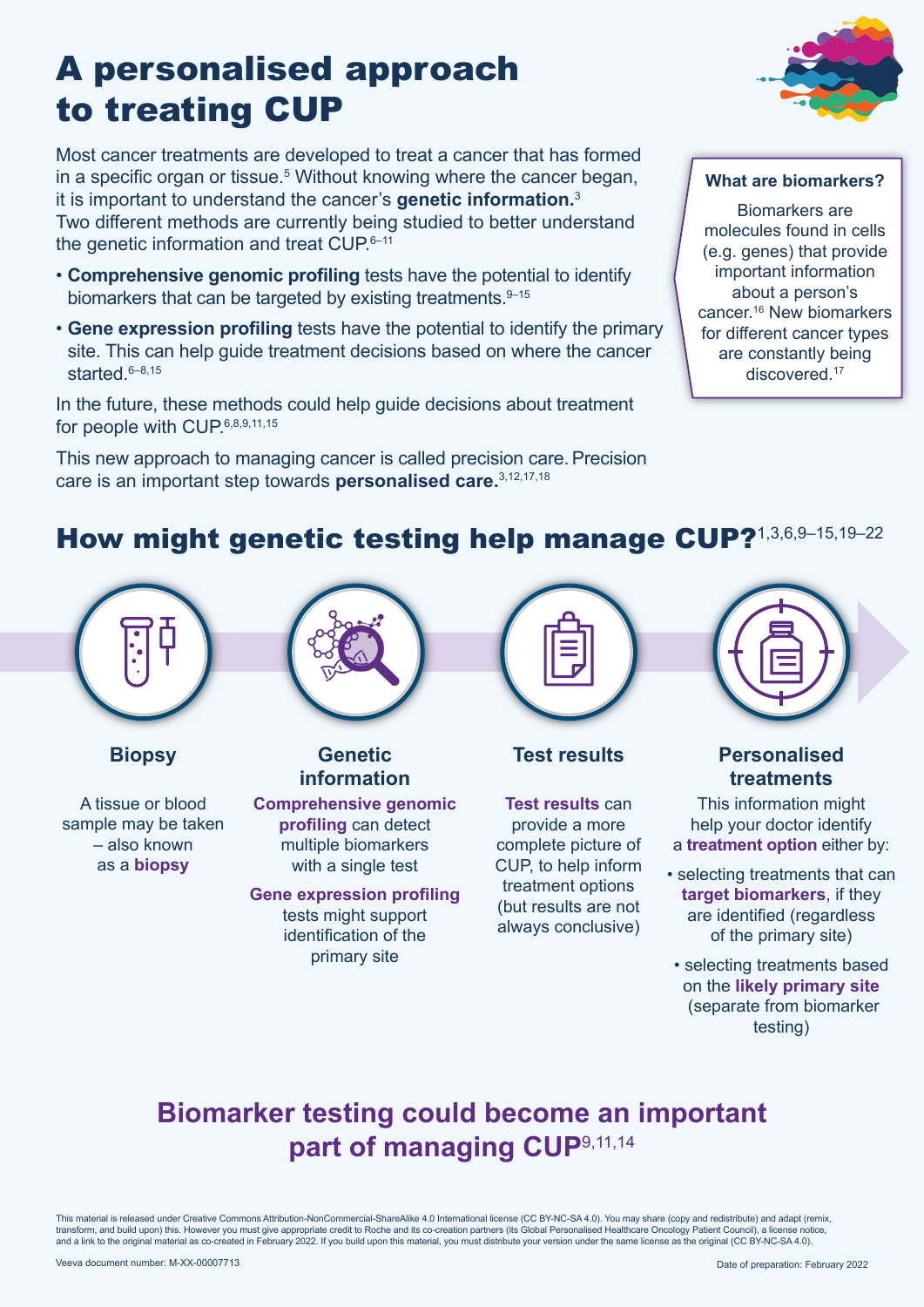### Treatment options for CUP



When CUP is diagnosed, cancer has already spread from one part of the body to another. This means the cancer may be too advanced to be cured. In this case, the aim of treatment is to shrink the cancer to improve symptoms and help people live longer.<sup>22</sup> To achieve this, chemotherapy, radiation therapy, hormonal treatments and/or surgery may be used.<sup>22</sup>

In the future, genomic testing may help doctors identify biomarkers in some cases of CUP. Based on this information, **targeted treatments** may be selected.9–11,14,21,22



#### **Targeted treatments:**

- are directed at **specific biomarkers** that contribute to the growth and spread of cancer<sup>21</sup>
- can be **more effective** and cause **fewer side effects** than traditional treatments (chemotherapy and radiation therapy) because they target specific cancer cells, without harming healthy cells<sup>12,23</sup>

**Examples:** angiogenesis inhibitors and cancer growth inhibitors<sup>24</sup>

#### What does this mean for me?

Some results from ongoing clinical trials show that targeted treatments may be useful in some people with CUP.21

However, currently these new personalised approaches to care for CUP are still being studied. 6,7,9-11

More evidence is needed to assess whether these approaches can have sufficient benefit in routine care of CUP.6–9,11,15

Approximately **2** in **4** people with CUP may be able to be treated with existing targeted treatments.25

#### **The future goal is to better understand the genetic information of a person's CUP, so that doctors can choose the best treatment**

A diagnosis of CUP can leave you and your loved ones feeling frightened, uncertain and overwhelmed. Keep in the mind the following:

- There are **sources of information and support** for people with CUP.
- **Ask your doctor about testing.** This will help you and your care team understand as much as possible about your cancer and your treatment options.
- **Getting your cancer tested for biomarkers and giving permission to share the information** is also important. If researchers can understand more about the biology of CUP, they may be able to develop more effective care plans or treatments in the future.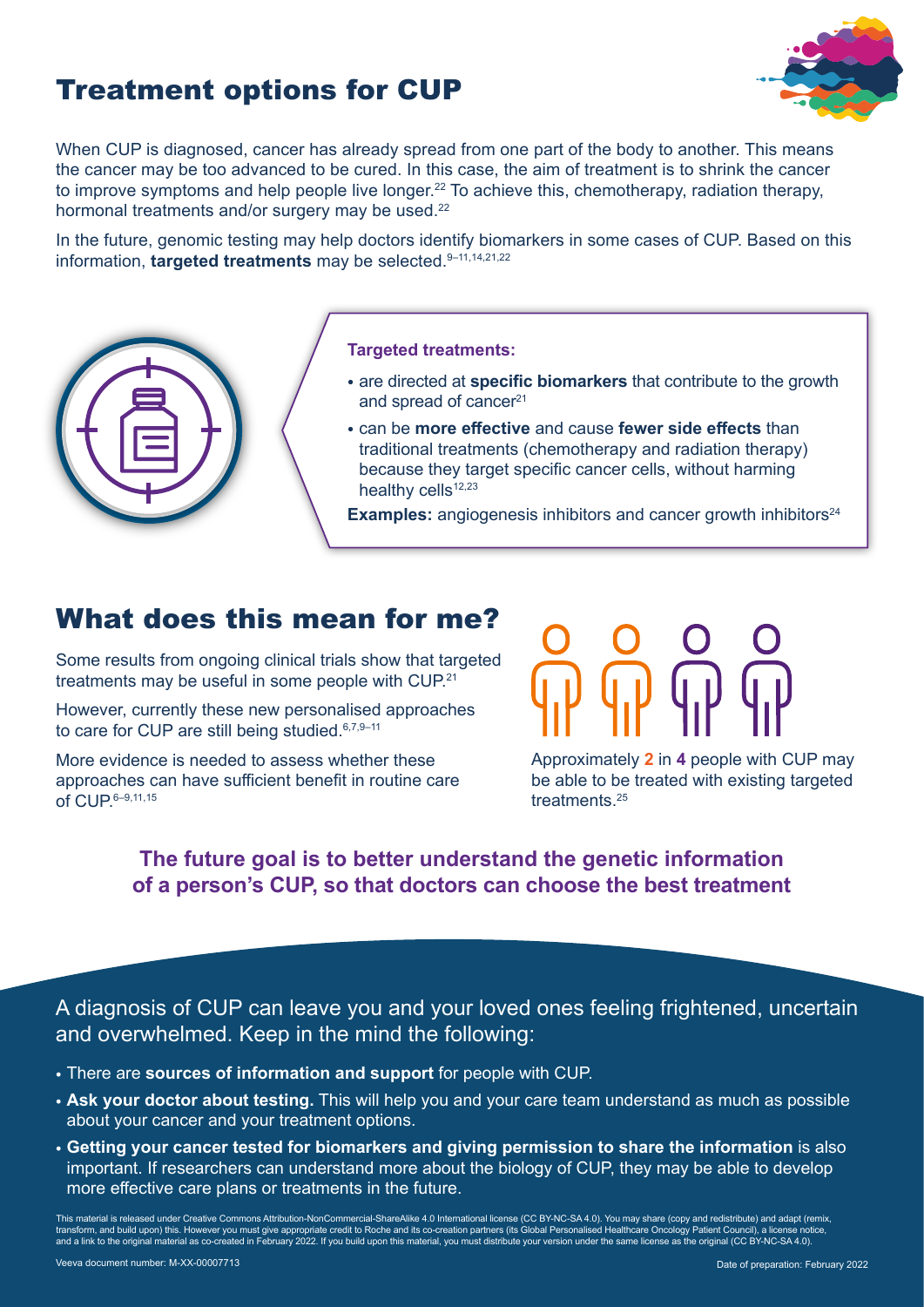### References



1. National Cancer Institute. Carcinoma of unknown primary treatment (PDQ) – patient version. [Internet; cited February 2022].

Available from: <https://www.cancer.gov/types/unknown-primary/patient/unknown-primary-treatment-pdq>

- 2. Karim Fizazi et al. Cancers of unknown primary site: ESMO Clinical Practice Guidelines for diagnosis, treatment and follow-up. Annals of Oncology, 2015, Volume 26, Pages V133–V138. Available from: [https://www.annalsofoncology.org/article/S0923-7534\(19\)47185-8/fulltext](https://www.annalsofoncology.org/article/S0923-7534(19)47185-8/fulltext)
- 3. European Society for Medical Oncology. Personalised Medicine in Carcinoma of Unknown Primary. [Internet; cited February 2022]. Available from: [https://www.esmo.org/oncology-news/archive/personalised-medicine-in-carcinoma-of-unknown](https://www.esmo.org/oncology-news/archive/personalised-medicine-in-carcinoma-of-unknown-primary)[primary](https://www.esmo.org/oncology-news/archive/personalised-medicine-in-carcinoma-of-unknown-primary)
- 4. Giulia Maria Stella, et al. Cancers of unknown primary origin: current perspectives and future therapeutic strategies, Journal of Translational Medicine, 2012, Volume 10. Available from: <https://translational-medicine.biomedcentral.com/articles/10.1186/1479-5876-10-12>
- 5. Li Yan, Wei Zhang. Precision medicine becomes reality tumor type-agnostic therapy. Cancer Communications, 2018, Volume 38. Available from: <https://www.ncbi.nlm.nih.gov/pmc/articles/PMC5953403>
- 6. Hidetoshi Hayashi et al. Randomized Phase II Trial Comparing Site-Specific Treatment Based on Gene Expression Profiling With Carboplatin and Paclitaxel for Patients With Cancer of Unknown Primary Site. Journal of Clinical Oncology, 2019, Volume 37, Issue 7. Available from: [https://ascopubs.org/doi/10.1200/JCO.18.00771?url\\_ver=Z39.88-2003](https://ascopubs.org/doi/10.1200/JCO.18.00771?url_ver=Z39.88-2003)
- 7. K Fizazi et al. A phase III trial of empiric chemotherapy with cisplatin and gemcitabine or systemic treatment tailored by molecular gene expression analysis in patients with carcinomas of an unknown primary (CUP) site (GEFCAPI 04). Annals of Oncology, 2019, Volume 30, Supplement 5. Available from: [https://www.annalsofoncology.org/article/S0923-7534\(19\)60360-1/fulltext](https://www.annalsofoncology.org/article/S0923-7534(19)60360-1/fulltext)
- 8. Elie Rassy et al. The role of site-specific therapy for cancers of unknown of primary: A meta-analysis. The European Journal of Cancer, 2020, Volume 127, Pages 118–122. Available from: [https://linkinghub.elsevier.com/retrieve/pii/S0959-8049\(19\)30874-3](https://linkinghub.elsevier.com/retrieve/pii/S0959-8049(19)30874-3)
- 9. Jeffrey S Ross. Comprehensive Genomic Profiling of Carcinoma of Unknown Primary Origin: Retrospective Molecular Classification Considering the CUPISCO Study Design. Oncologist, 2021, Volume 26, Issue 3, Pages e394–e402.

Available from: <https://academic.oup.com/oncolo/article/26/3/e394/6445517>

- 10. J J Adashek et al. Personalized molecularly matched therapies for carcinomas of unknown primary is associated with improved outcomes. Annals of Oncology, 2020, Volume 31, Supplement 4, Pages S275–S276. Available from: [https://www.annalsofoncology.org/article/S0923-7534\(20\)40203-0/fulltext](https://www.annalsofoncology.org/article/S0923-7534(20)40203-0/fulltext)
- 11. Jeffrey S Ross et al. Comprehensive Genomic Profiling of Carcinoma of Unknown Primary Site: New Routes to Targeted Therapies. JAMA Oncology, 2015, Volume 1, Issue 1, Pages 40–49. Available from: <https://jamanetwork.com/journals/jamaoncology/fullarticle/2108853>
- 12. American Cancer Society. Precision or Personalized Medicine. [Internet; cited February 2022]. Available from: [https://www.cancer.org/treatment/treatments-and-side-effects/treatment-types/precision-medicine.](https://www.cancer.org/treatment/treatments-and-side-effects/treatment-types/precision-medicine.html) [html](https://www.cancer.org/treatment/treatments-and-side-effects/treatment-types/precision-medicine.html)
- 13. National Cancer Institute. Biomarker Testing for Cancer Treatment. [Internet; cited February 2022]. Available from: <https://www.cancer.gov/about-cancer/treatment/types/biomarker-testing-cancer-treatment>
- 14. John D Hainsworth, F Anthongy Greco. Cancer of Unknown Primary Site: New Treatment Paradigms in the Era of Precision Medicine. American Society of Clinical Oncology Educational Book, 2018, Volume 38, Pages 20–25. Available from: [https://ascopubs.org/doi/full/10.1200/EDBK\\_100014](https://ascopubs.org/doi/full/10.1200/EDBK_100014)
- 15. George Pentheroudakis, Alwin Krämer. Genomic profiling clinical trials in cancer of unknown primary. EuropeanMedical Journal Oncology, 2018, Volume 6, Pages 58–66. Available from: https://www.emjreviews.com/oncology/symposium/genomic-profiling-clinical-trials-in-cancer-ofunknown-primary/